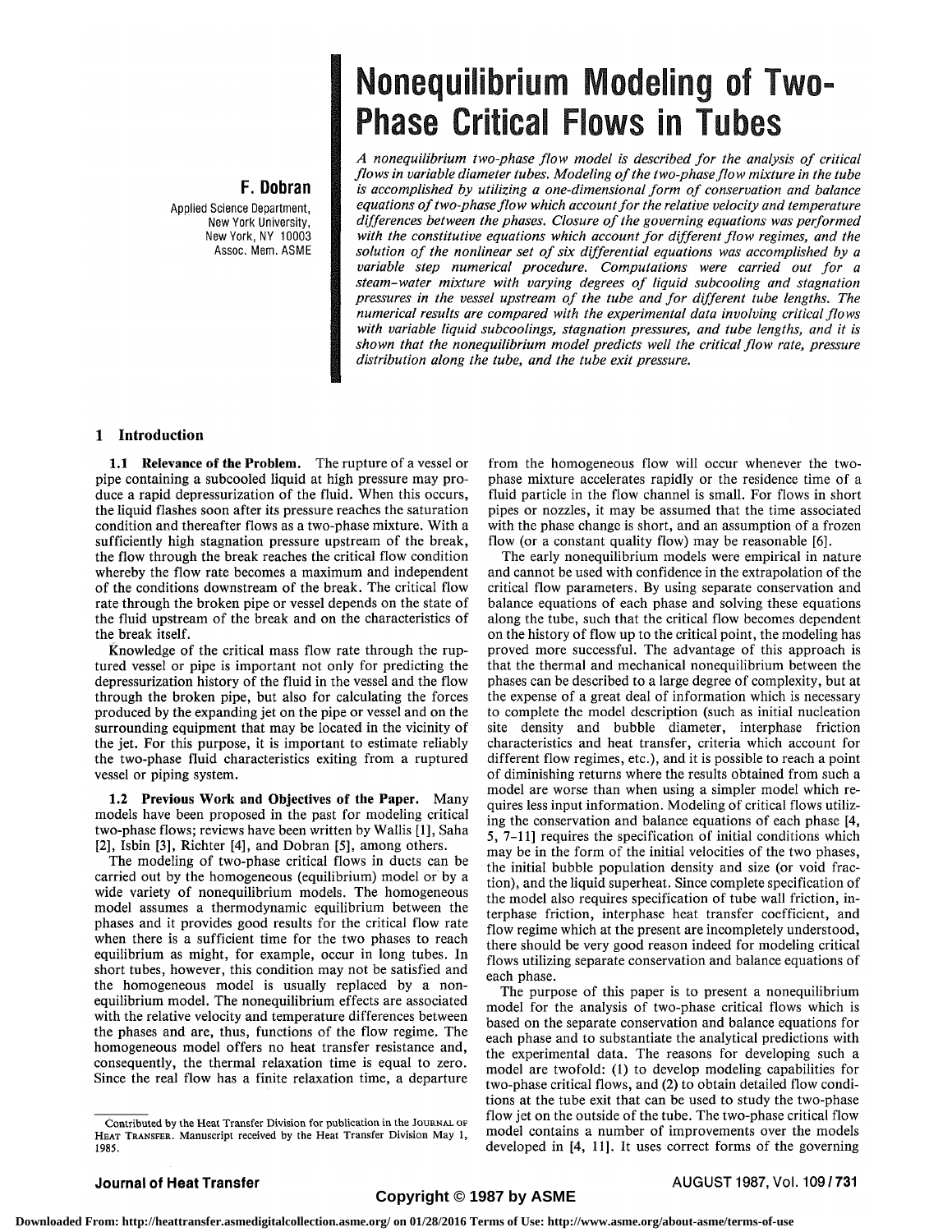equations and improved correlations for the constitutive equations. With these improvements, the proposed critical flow model is expected to be applicable over a larger range of liquid stagnation conditions and duct geometric conditions.

### **Description of a Two-Phase Critical Flow Model** \_ *Au*

The two-phase critical flow model will allow for the  $\begin{array}{ccc} a & a & b \\ a & b & b \\ a & b & b \end{array}$  as hydrodynamic and thermal nonequilibrium between the phases, where the former nonequilibrium arises from the velocity and pressure differences between the phases and the latter for the temperature difference between the liquid and gas. To simplify the model it will be assumed that the gas phase is in a thermal equilibrium (at a local saturation pressure) and that both phases are at the same pressure at any cross section of the duct. Furthermore, it will be also assumed that the critical flow through a tube can be modeled by onedimensional, steady-state forms of the conservation and balance equations for two-phase flow.

**2.1 Steady-State, One-Dimensional Forms of Conservation and Balance Equations for Two-Phase Flow.** The steady-state, one-dimensional forms of the conservation and balance equations for two-phase flow may be found in Wallis [12], Collier [13] and Dobran [5]. These are:

*Conservation of Mass Equations:* 

From the gas and liquid mass flow rates

$$
M_G = \alpha \rho_G A u_G = xM \tag{2.1}
$$

$$
M_L = (1 - \alpha)\rho_L A u_L = (1 - x)M
$$
 (2.2)

and equations of state

$$
\rho_G = \rho_G(P) \tag{2.3}
$$

*K =* tube inlet loss coefficient in

equation (2.47)

 $Pr = Pr$  andtl number =  $\mu C p / k$ *QL =* heat transfer rate from liq-

uid to gas, defined by equa-

Re = Reynolds number  $S =$  slip ratio =  $u_G/u_L$ *T*  = temperature

tion (2.29)

*X =* quality

Fig. 1

 $\Delta =$ 

 $u, u^* =$  axial velocity in the tube;

 $X =$  vector of dependent

void fraction

 $u^* = \rho_0' u/G_0$ 

 $z =$  distance along the tube, see  $\alpha$  = gas volumetric fraction or

variables in equation (2.60)

 $\eta$  = energy redistribution coeffi-

virtual mass coefficient, defined by equation (2.27)

 $L =$  tube length  $M =$  mass flow rate  $N =$  bubble density Nu = Nusselt number  $P =$  pressure

$$
\rho_L = \rho_L (h_L, P) \tag{2.4}
$$

we may obtain

# Nomenclature

- *a =* interfacial area/unit volume of the mixture
- $A =$  tube flow cross-sectional area
- $C_D = \text{drag coefficient, defined by}$ <br>
equations (2.19) and (2.20) equations (2.19) and (2.20)
- $Cf_i$  = interfacial friction coefficient, defined by equations  $(2.15)-(2.17)$
- $Cp =$  specific heat at constant pressure
- $C_{VM}$  = coefficient defined by equation (2.28)
	- *d*  = average bubble diameter, defined by equation (2.23)
	- $D =$  tube diameter
	- $f =$  frictional coefficient
- $F_{LG}$  = interfacial drag force defined by equation (2.9)
- $F_{wL}$  = drag force at the wall defined by equation (2.35)
- *g*  = gravitational constant  $G = \text{mass flux}$
- $h =$  enthalpy
- *h*  = heat transfer coefficient
- $k =$  thermal conductivity

 $\rho_G A u_G \frac{d\alpha}{d\sigma}$  $\frac{d\alpha}{dz}$  +  $\alpha A u_G \frac{d\rho_G}{dP} \frac{dP}{dz}$  $\frac{dP}{dP}$   $\frac{dZ}{dz}$  +  $\alpha \rho_G A$   $\frac{dZ}{dz}$  $dx = \frac{dA}{dt}$  $I_{M}$   $\frac{d}{dz}$  –  $\alpha \rho_{G} u_{G}$   $\frac{d}{dz}$  $(2.5)$  $\mu_{L} \frac{d\alpha}{dt} + (1-\alpha) A \mu_{L} \left(\frac{\partial \rho_{L}}{\partial t}\right) \frac{d\alpha}{dt}$ 

$$
(1 - \alpha)\rho_L A \frac{du_L}{dz} + M \frac{dx}{dz} + (1 - \alpha)A u_L \left(\frac{\partial \rho_L}{\partial h_L}\right)_P \frac{dh_L}{dz}
$$
  
= - (1 - \alpha)\rho\_L u\_L \frac{dA}{dz} (2.6)

where *z* is the distance along the tube and is defined in Fig. 1. *Momentum Equations:* 

$$
\alpha \rho_G A u_G \frac{du_G}{dz} = -\alpha A \frac{dP}{dz} - F_{LG} A - F_{wG} A
$$

$$
-\eta (u_G - u_L) M \frac{dx}{dz} - \rho_G g \alpha A \cos \theta \qquad (2.7)
$$

$$
(1 - \alpha)\rho_L A u_L \frac{du_L}{dz} = -(1 - \alpha)A \frac{dP}{dz} + F_{LG}A - F_{wL}A
$$

$$
-(1 - \eta) (u_G - u_L)M \frac{dx}{dz} - \rho_L g (1 - \alpha)A \cos \theta
$$
(2.8)

In the above equations  $F_{LG}$  is the drag force per unit volume acting on the liquid phase in the direction of flow, and in the opposite direction on the gas phase;  $F_{wG}$  and  $F_{wL}$  are the drag forces per unit volume exerted by the tube wall on the gas and liquid, respectively. The terms containing  $\eta$  in equations (2.7) and (2.8) represent the effect of phase change and it appears that this value is close to 1/2 [12]. For horizontal flow  $\cos \theta =$ 0 and for vertical upflow cos  $\theta = 1$ .

> cient in equations (2.10) and (2.11)

- $\mu$  = viscosity
- \* = viscous drag coefficient, defined by equation (2.14)
- *P*  = density
- $\sigma$  = surface tension
- $\tau$  = shear stress
- $\phi$  = two-phase frictional multiplier, defined by equation (2.38)

### **Subscripts**

- *a*  = annular flow
	- $b =$  bubbly flow
- FLO = friction liquid only
	- $G =$  pertains to the gas phase
- *GO*  = gas only
	- $i =$  pertains to initial point
	- $L =$  pertains to the liquid phase
- $LO =$  liquid only
	-
	- $0 = at$  the tube inlet  $0'$  = stagnation state, see Fig. 2
	- sat = saturation
	- sub = subcooling
	- sup = superheating
		- $w = \text{wall}$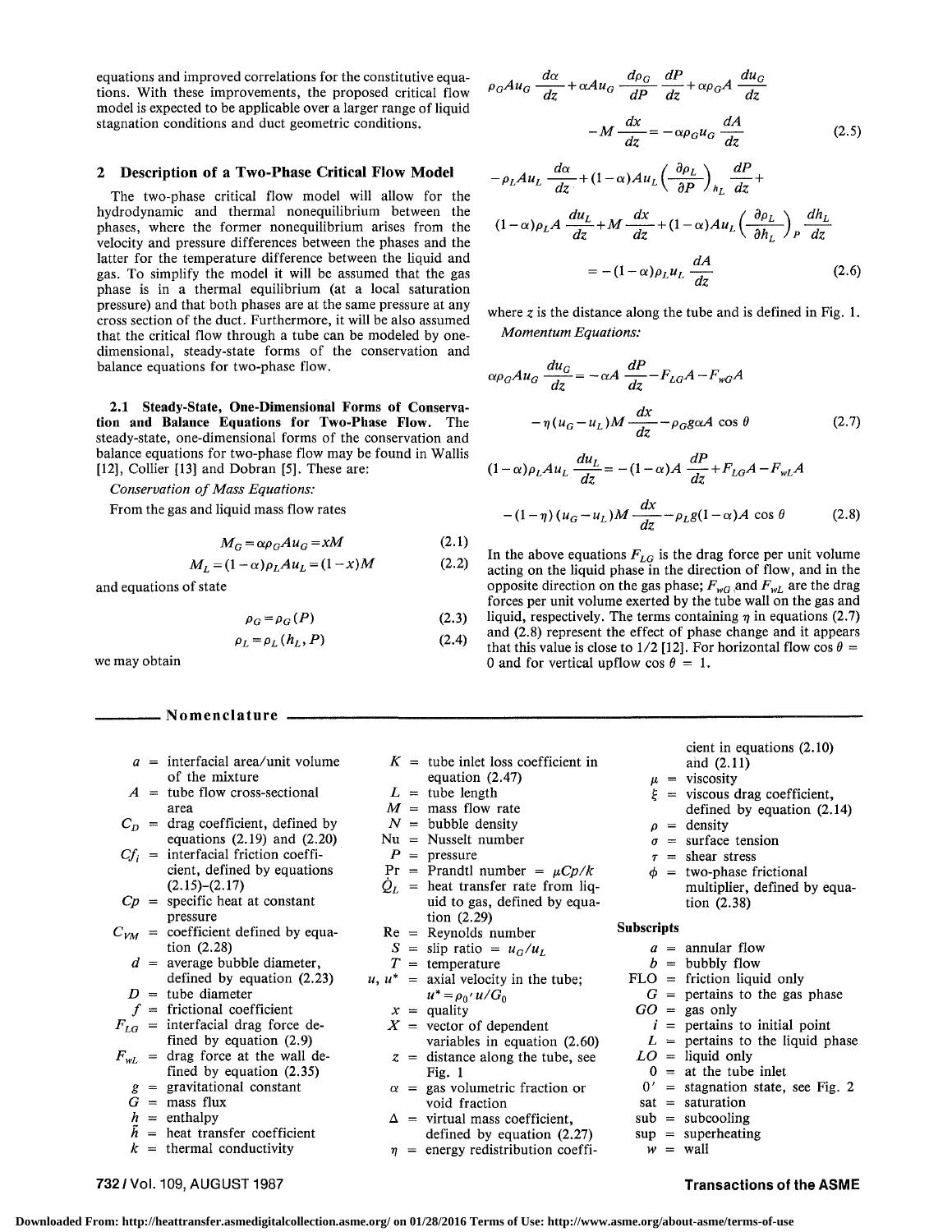For bubbly and separated flows, where the liquid phase flows adjacent to the tube wall,  $F_{wG} = 0$ , and it will be assumed in the present model. The interphase drag force *FLG*  may be modeled as follows [5, 14, 15]

$$
F_{LG} = \xi_{GG} (u_G - u_L) + \Delta_{GG} \left( u_G \frac{du_G}{dz} - u_L \frac{du_L}{dz} \right) \tag{2.9}
$$

where  $\xi_{GG} \ge 0$  is the viscous drag coefficient and  $\Delta_{GG} \ge 0$  is the virtual mass coefficient which accounts for the relative acceleration between the phases. Substituting equation (2.9) into equations (2.7) and (2.8) results in the following momentum equations for gas and liquid

$$
[\rho_G u_G \alpha A + \Delta_{GG} u_G A] \frac{du_G}{dz} + [-Au_L \Delta_{GG}] \frac{du_L}{dz}
$$
  
+  $[\alpha A] \frac{dP}{dz} + [\eta M (u_G - u_L)] \frac{dx}{dz}$   
=  $-A \xi_{GG} (u_G - u_L) - \rho_G g \alpha A \cos \theta$  (2.10)  
du<sub>C</sub>

$$
[-\Delta_{GG}u_G A] \frac{dV}{dz} + [\rho_L u_L (1 - \alpha)A + \Delta_{GG}u_L A] \frac{dV}{dz}
$$
  
+ 
$$
[(1 - \alpha)A] \frac{dP}{dz} + [(1 - \eta)M(u_G - u_L)] \frac{dx}{dz}
$$
  
=  $A \xi_{GG} (u_G - u_L) - \rho_L g (1 - \alpha)A \cos \theta - F_{wL}A$  (2.11)

*Energy Equations.* A control volume energy balance on the two-phase flow mixture in the tube of length *dz* with an adiabatic wall and similarly on the liquid phase yields

$$
M\left[h_{LG} + \frac{1}{2} (u_G^2 - u_L^2)\right] \frac{dx}{dz} + \left[xM \frac{dh_G}{dP}\right] \frac{dP}{dz} + \left[xM u_G\right] \frac{du_G}{dz} + \left[(1-x)Mu_L\right] \frac{du_L}{dz} + \left[(1-x)M\right] \frac{dh_L}{dz} + Mg \cos \theta = 0
$$
 (2.12)

$$
M\bigg[h_{LG} + \frac{1}{2} \left(u_G^2 - u_L^2\right)\bigg] \frac{dx}{dz} = \frac{dQ_L}{dz} \tag{2.13}
$$

where use was made of  $h_{LG} = h_G - h_L$  and the equations of state and conservation of mass, equations (2.1)-(2.4). *dQL/dz*  in the above equation denotes the heat transfer rate per unit tube length from the liquid to the gas.

The two-phase flow nonequilibrium model consists of six equations,  $(2.5)$ ,  $(2.6)$ , and  $(2.10)$ – $(2.13)$ , which must be solved for six unknowns:  $\alpha$ , x,  $u_G$ ,  $u_L$ , P, and  $h_L$ . Before this can be done, however, the constitutive equations for  $\xi_{GG}$ ,  $\Delta_{GG}$ ,  $F_{wL}$ , and  $d\dot{Q}_L/dz$  must be specified. The tube geometry is assumed to be known, i.e.,  $A = A(z)$ , and the mass flow rate  $M$  is treated as a parameter and is determined as described below. The thermodynamic properties  $h_G(P)$ ,  $\rho_G(P)$ ,  $\rho_L(h_L)$ , *P*),  $(\partial \rho_L / \partial P)_{h}$ , and  $(\partial \rho_L / \partial h_L)_{P}$  can be determined for a specific substance from thermodynamic tables.

2.2 **Constitutive Equations.** As the two-phase flow mixture expands through the tube its flow regime may change from bubbly flow at low void fractions to the annular flow at high void fractions. At intermediate void fractions the flow regime is usually classified as churn-turbulent [12], The flow regime will be accounted in the model through the specification of constitutive equations for the viscous drag  $\xi_{GG}$ , virtual mass  $\Delta_{GG}$ , for the interfacial heat transfer rate expressed by  $dQ_L/dz$ , and for the viscous drag at the tube wall  $F_{wL}$ . These constitutive equations are known reasonably well for bubbly and annular flows only. For the churn-turbulent flow regime, however, it will be assumed that the above constitutive equations can be determined by interpolation.

2.2.1 *Viscous Drag Coefficient*  $\xi_{GG}$ . The viscous drag coefficient  $\xi_{GG}$  appearing in equation (2.9) accounts for the interphase friction in the bulk of the flow. Realizing that *FLG*  represents the interfacial shear stress times the interfacial perimeter and divided by the flow area, it follows that

$$
\xi_{GG} = \frac{2Cf_i}{D} \sqrt{\alpha} \rho_G |u_G - u_L|
$$
\n(2.14)

where *Cf<sub>i</sub>* is the interfacial friction coefficient and is given for bubbly, annular, and churn-turbulent flows as [5, 12, 16]

$$
Cf_i = \frac{3}{8} C_{D_{1-\alpha}} (1-\alpha)^3 \sqrt{\alpha} \frac{\rho_L}{\rho_G} \frac{D}{d} ; \quad 0 < \alpha \le \alpha_b \tag{2.15}
$$

$$
Cf_i = 0.079 \text{ Re}_G^{-0.25} [1 + 24(1 - \sqrt{\alpha}) \left(\frac{\rho_L}{\rho_G}\right)^{1/3}];
$$
  
 
$$
\alpha_a \le \alpha < 1
$$
 (2.16)

$$
Cf_i = Cf_{ib} + \left(\frac{Cf_{ib} - Cf_{ia}}{\alpha_b - \alpha_a}\right)(\alpha - \alpha_b); \quad \alpha_b < \alpha < \alpha_a \tag{2.17}
$$

where  $Cf_{ib}$  is evaluated from equation (2.15) at  $\alpha = \alpha_b$  and *Cf*<sub>*ia*</sub> is found from equation (2.16) at  $\alpha = \alpha_a$ . In equation (2.15)  $C_{D_{1-\alpha}}$  is the bubble drag coefficient, which may be determined from the knowledge of a single bubble drag coefficient  $C_D$  [12], i.e.

$$
C_{D_{1-\alpha}} = C_D (1-\alpha)^{-4.7}
$$
 (2.18)

$$
C_D = \frac{24}{\text{Re}} (1 + 0.15 \text{ Re}^{0.687}); \quad \text{Re} \le 1000 \tag{2.19}
$$

$$
C_D = 0.44; \t\t Re > 1000
$$

The Reynolds numbers Re in equation (2.19) and  $\text{Re}_G$  in equation (2.16) are defined as follows

$$
Re = \frac{\rho_L d(1 - \alpha) |u_G - u_L|}{\mu_L}
$$
  
Re<sub>G</sub> =  $\frac{\rho_G D |u_G - u_L|}{\mu_G}$  (2.20)

where *d* is the average bubble diameter, which may be determined from the bubble number density  $N$  and interfacial area per unit volume *a,* i.e.,

$$
\alpha \equiv \frac{\pi}{6} N d^3 \tag{2.21}
$$

$$
a \equiv \pi N d^2 \tag{2.22}
$$

$$
d = \frac{6\alpha}{a} \tag{2.23}
$$

*2.2.2 Interfacial Area Per Unit Volume a.* For bubbly flow regime, the interfacial area *a* may be found from equations (2.21) and (2.22), and for annular flow it follows from the definition. Hence

$$
a = N\pi \left(\frac{6\alpha}{N\pi}\right)^{2/3}; \qquad \qquad 0 < \alpha \le \alpha_b \qquad (2.24)
$$

$$
a = \frac{4}{D} \sqrt{\alpha}; \qquad \alpha_a \le \alpha < 1 \qquad (2.25)
$$

$$
a = a_b + \left(\frac{a_b - a_a}{\alpha_b - \alpha_a}\right)(\alpha - \alpha_b); \qquad \alpha_b < \alpha < \alpha_a \tag{2.26}
$$

where  $a_b$  is evaluated from equation (2.24) at  $\alpha = \alpha_b$  and  $a_a$ from equation (2.25) at  $\alpha = \alpha_a$ .

2.2.3 Virtual Mass Coefficient  $\Delta_{GG}$ . The virtual mass coefficient  $\Delta_{GG}$  appears in equation (2.9) and it is known reasonably well only for the bubbly flow. It is given by the expression

$$
\Delta_{GG} = \alpha \rho_L C_{VM} \tag{2.27}
$$

where  $C_{VM}$  appears to have the form [17]

$$
C_{VM} = 0.3 \tanh(4\alpha) \tag{2.28}
$$

2.2.4 Interfacial Heat Transfer  $dQ_L/dz$ . The interfacial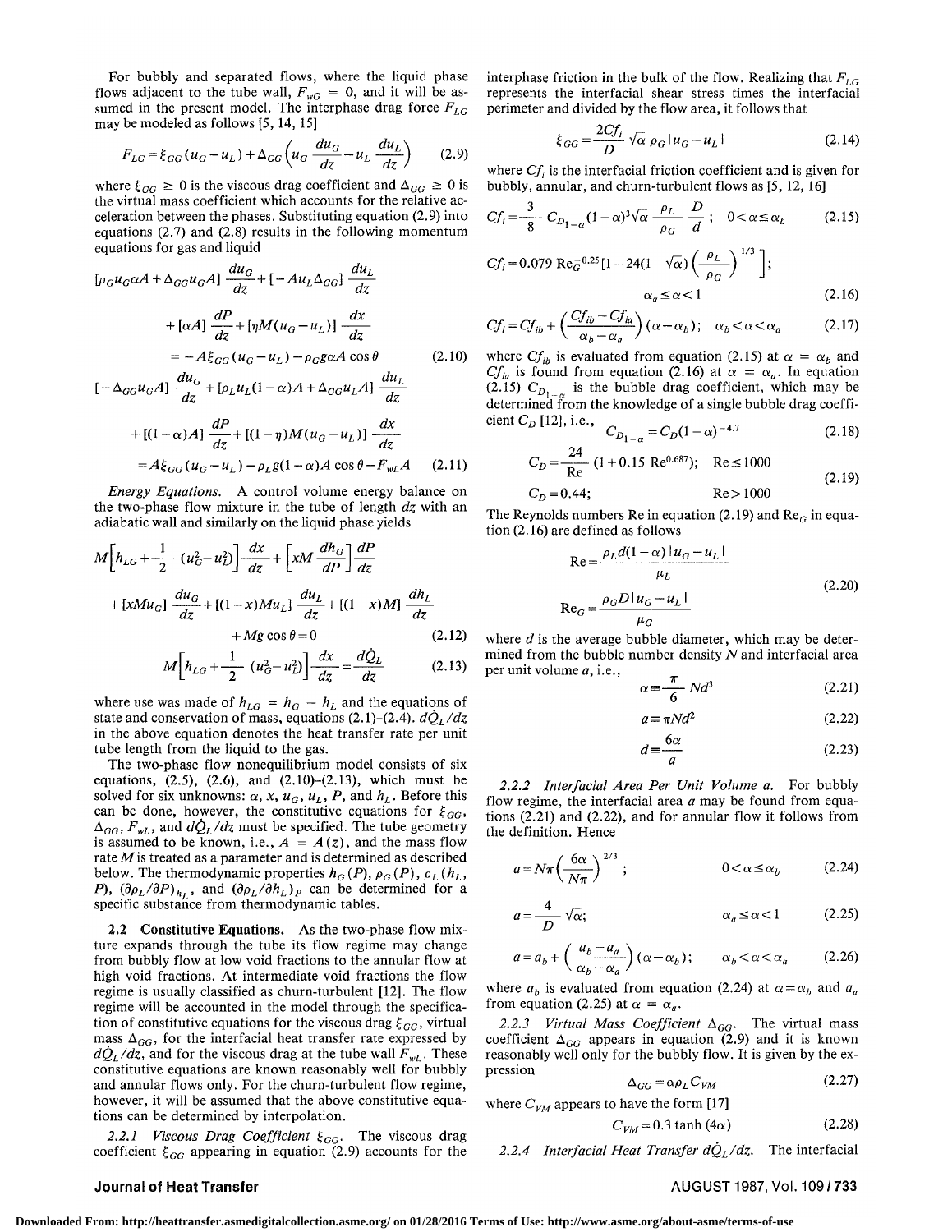heat transfer rate from the liquid to the gas per unit tube length can be expressed as follows:

$$
\frac{d\dot{Q}_L}{dz} \equiv \tilde{h} \ aA \left( T_L - T_G \right) \tag{2.29}
$$

where  $\tilde{h}$  is the interfacial heat transfer coefficient and is modeled according to the flow regime [5,18]. Hence

$$
Nu = \frac{\bar{h}d}{k_L} = 2 + 0.6 \text{ Re}_b^{1/2} \text{Pr}_L^{1/3}; \qquad 0 < \alpha \le \alpha_b \qquad (2.30)
$$

$$
Nu = \frac{\tilde{h}D\sqrt{\alpha}}{k_G} = 0.023 \text{ Re}_{Ga}^{0.8} \text{ Pr}_{G}^{0.4}; \qquad \alpha_a \le \alpha < 1 \qquad (2.31)
$$

$$
\tilde{h} = \tilde{h}_b + \frac{(\tilde{h}_b - \tilde{h}_a)}{(\alpha_b - \alpha_a)} \quad (\alpha - \alpha_b); \qquad \alpha_b < \alpha < \alpha_a \tag{2.32}
$$

where  $\tilde{h}_b$  is determined from equation (3.30) at  $\alpha = \alpha_b$  and  $\tilde{h}_a$ from equation (2.31) at  $\alpha = \alpha_a$ . The Reynolds numbers in the above equations are given as

$$
Re_b = \frac{Re}{1 - \alpha} = \frac{\rho_L d |u_G - u_L|}{\mu_L}
$$
 (2.33)

$$
\text{Re}_{Ga} = \frac{\rho_G D \sqrt{\alpha}}{\mu_G} |u_G - u_L|
$$
 (2.34)

*2.2.5 Wall Friction FwL.* The drag force per unit volume of the mixture which is exerted by the tube wall on the liquid  $F_{wL}$  can be expressed in terms of the wall shear stress  $\tau_w$ , i.e.,

$$
F_{wL} = \frac{4}{D} \tau_w = -\left(\frac{dP}{dz}\right)_{\text{wall friction}} \tag{2.35}
$$

and it will be modeled by the Chisholm correlation [19] since it fits the advanced empirical correlation curves of Baroczy (cit. [13]) quite well and accounts for the effect of mass flux on the frictional pressure gradient. The correlation is expressed by the following set of equations

$$
F_{wL} = -\phi_{LO}^2 \left(\frac{dP}{dz}\right)_{\text{FLO}} \tag{2.36}
$$

$$
\left(\frac{dP}{dz}\right)_{\text{FLO}} = \frac{4}{D} f_{LO} \frac{G^2}{2\rho_L} \tag{2.37}
$$

$$
\phi_{LO}^2 = 1 + (Y^2 - 1)[Bx^{(2-n)/2}(1-x)^{(2-n)/2} + x^{2-n}] \quad (2.38)
$$

where  $f_{LO}$  is the single-phase frictional coefficient determined from

$$
f_{LO} = \frac{16}{\text{Re}_{LO}}; \quad \text{Re}_{LO} = \frac{GD}{\mu_L} \le 2000 \tag{2.39}
$$

$$
f_{LO} = 0.079 \text{ Re}_{LO}^{-0.25}; \quad \text{Re}_{LO} > 2000 \tag{2.40}
$$

*n* is the power in the friction factor-Reynolds number relationship *{n =* 0.25 for the Blasius equation), and

$$
Y^2 = \frac{\left(\frac{dP}{dz}\right)_{GO}}{\left(\frac{dP}{dz}\right)_{LO}} = \frac{f_{GO}}{f_{LO}} \frac{\rho_L}{\rho_G}
$$
(2.41)

|                             | G                                           | R                        |        |
|-----------------------------|---------------------------------------------|--------------------------|--------|
| $Y \le 9.5$                 | $\leq 500$<br>500 < G < 1900<br>$\geq 1900$ | 4.8<br>2400/G<br>55/G    |        |
| 9.5 < Y < 28<br>$Y \geq 28$ | $\leq 600$<br>>600                          | $520/(YG^{0.5})$<br>21/Y | (2.42) |
|                             |                                             | 15,000<br>$(Y^2G^{0.5})$ |        |

In equation (2.41)  $f_{GO}$  is determined from equations similar to equations (2.39) and (2.40), but involving the gas properties.

The utilization of the constitutive equations described above requires the specification of void fractions  $\alpha_b$  and  $\alpha_a$  where the flow regime changes from bubbly to churn-turbulent and from churn-turbulent to annular, respectively. From experimental data [12, 13] it may be generally assumed that  $\alpha_b$  $\approx$  0.3 and  $\alpha_a \approx 0.8$ .

2.3 **Initial Conditions.** The solution of the ordinary differential equations described in Section 2.1 depends on the initial conditions. As shown in Fig. 1, the fluid in the vessel at *z*   $= 0$  is assumed to be at the stagnation state and it may be a single-phase liquid or a two-phase mixture. Referring to Fig. 2, the *liquid subcooling* is determined from the information on the stagnation state 0'

$$
\Delta T_{\rm sub} = T_{\rm sat}(P_0 \prime \, ) - T_0 \prime \tag{2.43}
$$

As the subcooled liquid expands it does not in general begin to flash at the saturation pressure corresponding to its stagnation temperature, but at a lower pressure than can be characterized by the liquid superheating which is defined as follows

$$
\Delta T_{\rm sup} = T_0' - T_{\rm sat}(P(z_i)) \tag{2.44}
$$

The degree to which the liquid superheats depends on its nucleation characteristics, such as on the amount of dissolved gas present in the liquid and on the rate of depressurization, among other factors. This superheat is usually found to be a few degrees Celsius and will be determined from the following correlation [20]



Fig. 1 Two-phase flow discharging through a variable area duct



Fig. 2 Representation of subcooled and superheated liquid states on the pressure-volume diagram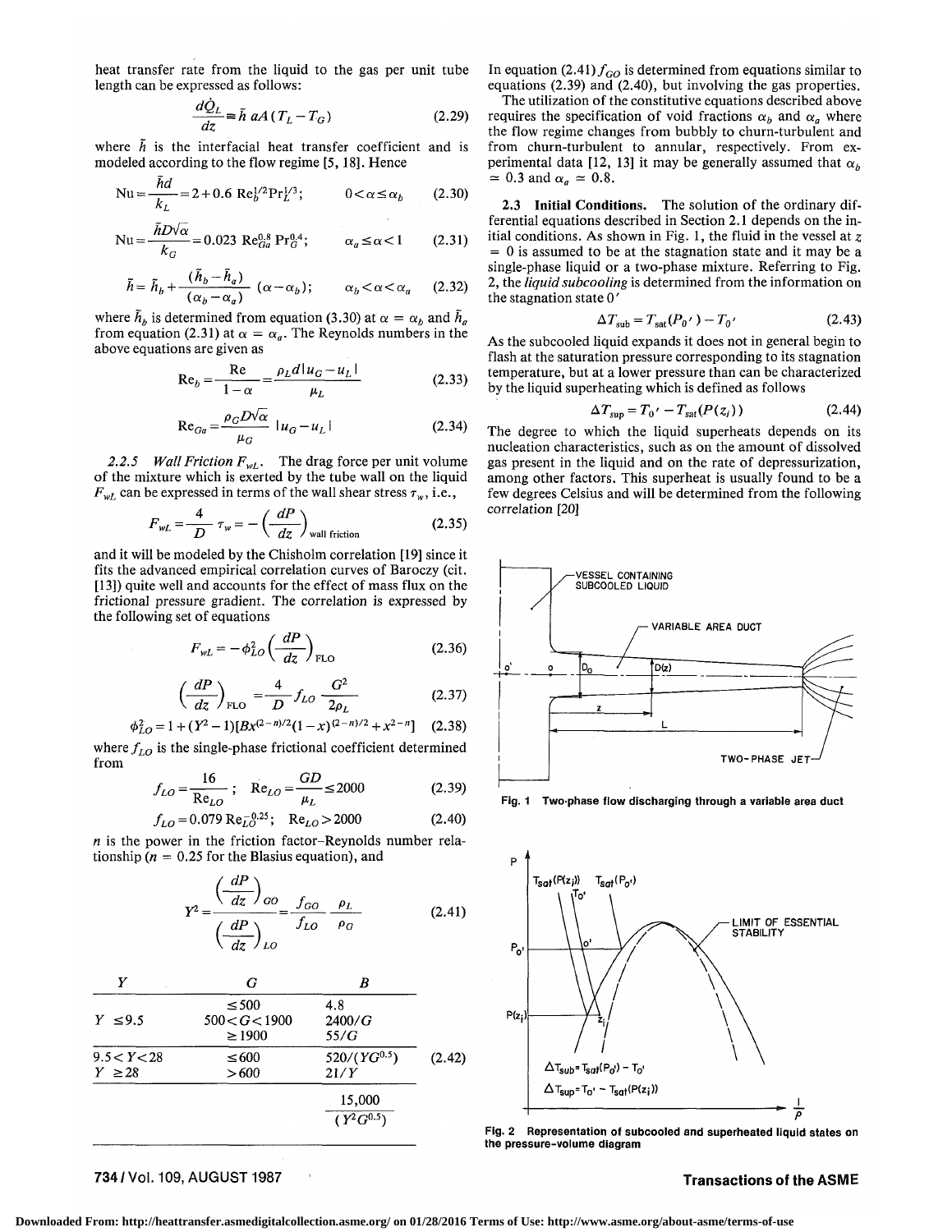$$
P(z_i) = P_{\text{sat}}(T_0) - C \sigma^{1.5} \left(\frac{T_0}{T_{\text{crit}}}\right)^{13.73} / (k_B T_{\text{crit}}) \tag{2.45}
$$

where  $C = 0.08$ .

The initial conditions for the two-phase flow model described above are determined by first locating the position in the tube and the state of fluid at this position where the liquid reaches a specified amount of superheat. This initial position is found by the following procedure:

(a) Based on the given stagnation pressure  $P_0$ <sup>*,*</sup> and liquid subcooling  $\Delta T_{sub}$ , find from equation (2.43)

$$
T_{0'} = T_{sat}(P_{0'}) - \Delta T_{sub}
$$
 (2.46)

- *(b)* Using  $T_0$ <sup>*'*</sup> in equation (2.45), determine  $P(z_i)$ .
- (c) From the Bernoulli and conservation of mass equations, i.e.,

$$
P_0' = P(z_i) + (1 + K)\rho_0' \frac{1}{2} u(z_i)^2
$$
  
+4  $\frac{f}{D} z_i \rho_0' \frac{1}{2} u(z_i)^2$  (2.47)

 $GA = \rho_0 \prime u(z_i) A(z_i) = G_0 A_0$ (2.48)

it can be shown that

$$
z_i = \frac{D(z_i)}{4f} \left[ \frac{2\rho_0 \cdot [P_0 \cdot - P(z_i)]}{G_0^2} - (1 + K) \right] \left[ \frac{A(z_i)}{A_0} \right]^2 \tag{2.49}
$$

where *K* is the tube entry loss coefficient and is about 0.3 for the radiused entry. The frictional coefficient  $f$  is given by

$$
\frac{1}{\sqrt{4f}} = -0.86 \ln \left[ \frac{\epsilon}{3.7D} + \frac{2.51}{\text{Re}\sqrt{4f}} \right]; \quad \text{Re} = \frac{GD}{\mu_L} \ge 4000
$$

$$
= \frac{16}{\text{Re}} \text{ ; } \quad \text{Re} < 4000 \tag{2.50}
$$

where  $\epsilon/D$  is the relative tube roughness.

The initial conditions at  $z = z_i$  required to solve the differential equations are, therefore, specified as follows:

1 With the given initial nucleation site density  $N_i$  and diameter of nuclei  $d_i$ , it follows from equation (2.21) that

$$
\alpha_i = \frac{\pi}{6} N_i d_i^3 \tag{2.51}
$$

2 Since the quality  $x = M_G/M$ , it follows from equations (2.1) and (2.2) that

$$
x_{i} = \frac{1}{1 + \frac{\rho_{0}'}{\rho_{G}} \frac{1 - \alpha_{i}}{\alpha_{i}} \frac{1}{S_{i}}}
$$
(2.52)

where  $S_i = u_{Gi}/u_{Li}$  is the initial slip; it may be assumed to be equal to one.

3 From equations (2.1) and (2.52) we have

$$
u_{Gi} = \frac{x_i M}{\alpha_i \rho_G A(z_i)}\tag{2.53}
$$

4 The liquid velocity is found from  $S_i$  and equation (2.53), i.e.,

$$
u_{Li} = u_{Gi}/S_i \tag{2.54}
$$

5 The initial pressure is found from equation (2.45)

$$
P_i = P(z_i) \tag{2.55}
$$

6 The liquid enthalpy at  $z = z_i$  is determined from the saturated liquid enthalpy at  $P(z_i)$  (see Fig. 2) and from the liquid superheating, hence

$$
h_{Li} = h_{L\text{sat}}(P(z_i)) = Cp_L[T_0' - T_{\text{sat}}(P_i)]
$$
 (2.56)  
on may be evaluated at P

where  $Cp_L$  may be evaluated at  $P_i$ .

Equations (2.51)-(2.56) specify a set of initial conditions for the two-phase flow model described in Sections 2.1 and 2.2. To close this model, however, it is also necessary to specify constitutive equations for the bubble density *N* and the initial size of nucleation centers. Ardron [21] provided a transport equation for *N,* while Richter [4] and Dobran [5] assumed a constant value of *N* and found that the critical flow parameters are not very sensitive to a tenfold variation in this number. In view of this and other studies described in detail in [5], it will be assumed that

$$
N = N_i = 10^{11} \, \text{1/m}^3 \tag{2.57}
$$

$$
d_i = 5 \times 10^{-5} \text{ m} \tag{2.58}
$$

**2.4 Solution Procedure.** The system of differential equations represented by equations  $(2.5)$ ,  $(2.6)$ ,  $(2.10)$ ,  $(2.11)$ , (2.12), and (2.13) can be written in the following vector form

$$
A^* \frac{dX}{dz} = B^* \tag{2.59}
$$

where  $X$  is the vector of dependent variables, i.e.,

$$
X = (\alpha, x, u_G, u_L, P, h_L)^T
$$
 (2.60)

and where the coefficients of matrix *A \** and vector *B\** depend on the dependent variables. The solution of the above system of equations can be accomplished by utilizing the initial conditions specified by equations  $(2.51)-(2.56)$  in terms of the tube geometry (tube length and flow cross-sectional area), fluid stagnation conditions (pressure and subcooling), and the total mass flow rate M. To determine the *critical flow rate* it is necessary and sufficient that [22]

$$
\Delta = 0
$$
 and  $n_i = 0$ ,  $i = 1, ..., 6$  (2.61)

where  $\Delta = \det(A^*)$  is the determinant of  $A^*$ , and  $n_i$  is the determinant obtained by replacing the rth column of *A \** by the column vector  $B^*$ . The critical flow in the tube is, then, obtained by searching for that value of the mass flow rate *M*  which will yield the conditions specified by equation (2.61) at the end of the tube.

The system of differential equations with the initial conditions discussed above was programmed for the numerical solution into a computer program which is fully discussed in [5]. Basically, the numerical integration is accomplished by a variable step Runge-Kutta procedure on the basis of a global error specification. The program automatically determines the critical mass flow rate and it has built-in thermodynamic property data tables.

## **3 Results and Discussion**

**In** this section the numerical results obtained by the critical two-phase flow model discussed in the previous section are presented and compared with the steam-water experimental data of saturated and subcooled liquid discharging from a vessel through tubes of different lengths.

A comparison of the predicted critical mass fluxes with the experimental data of [23] is illustrated in Fig. 3. This comparison involves stagnation pressures from 1 to 3 MPa and subcoolings up to 40°C, and tube length-to-diameter ratios  $L/D = 10 - 287.6$  with  $D = 0.0125$  m. As can be seen from Fig. 3, the predicted critical mass fluxes are within  $\pm 10$  percent of the experimental values, and for the subcooled liquid case with  $L/D = 10$  the critical flow rates tend to be underestimated.

The predicted and experimental pressure distribution along the tube are shown in Figs. 4-6. Figures 4 and 5 show a comparison for the situation of a saturated liquid in the vessel, while Fig. 6 shows this comparison for the case of subcooled liquid with  $L/D = 97$ . As can be seen from these figures, the predicted pressure distributions along the tube are, overall, in a very good agreement with the data. A slight underprediction

# **Journal of Heat Transfer August 2018** 2019 12:35 AUGUST 1987, Vol. 109 / 735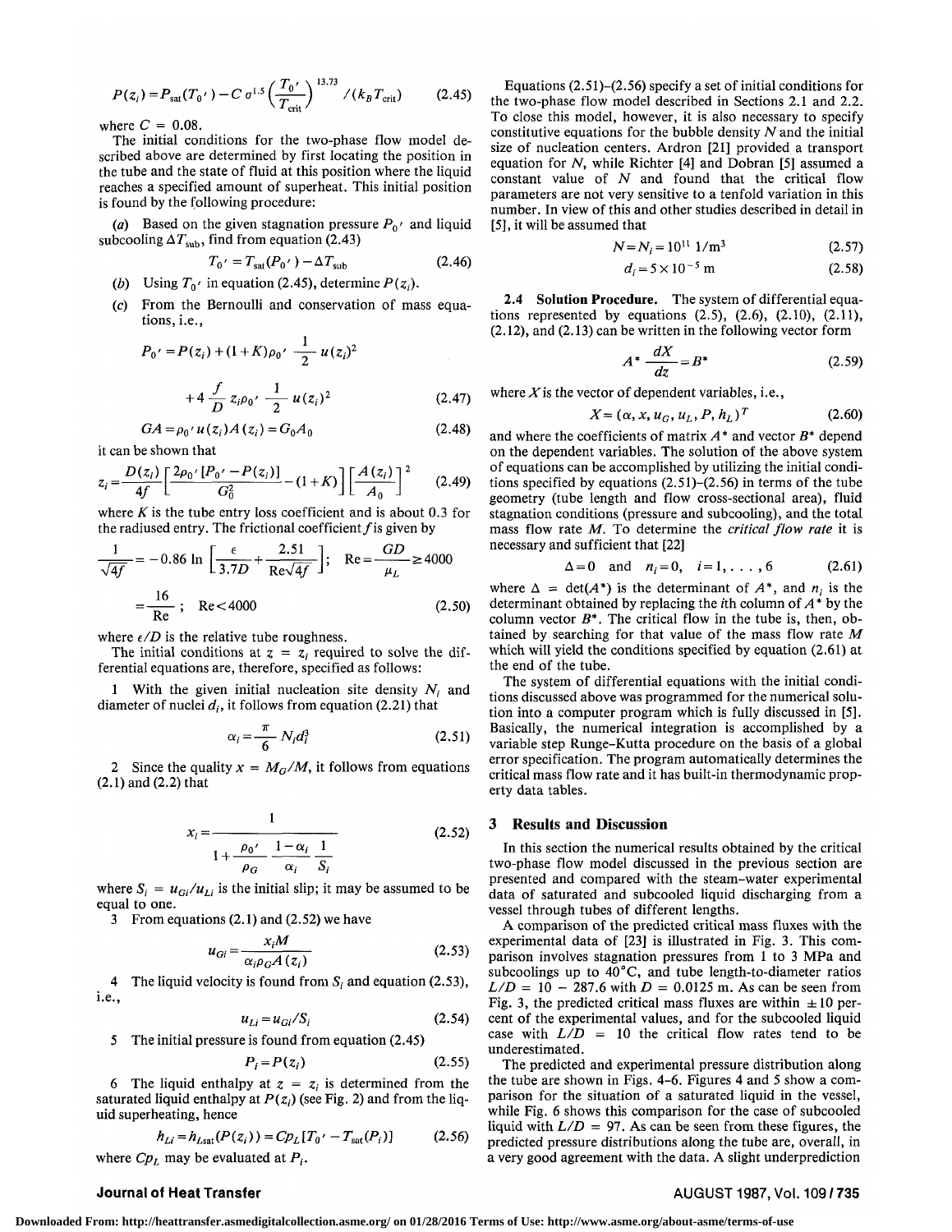

**Fig. 3 Comparison of predicted and experimental mass fluxes** 



**Fig. 4 Comparison of the predicted pressure distribution along the tube with the experimental data of saturated liquid** 



**Fig. 5 Comparison of the predicted pressure distribution along the tube with the experimental data of saturated liquid** 



**Fig. 6 Comparison of the predicted pressure distribution along the tube with the experimental data of subcooled liquid** 

of the data for the saturated liquid case with *L/D =* 287.6 in Fig. 4 may be attributed to the error in the specification of initial conditions in the model, since the tube entrance frictional pressure losses and two-dimensional effects may be of importance in inducing the local nucleation characteristics in the liquid which are different from the ones modeled through the simple relations as described in Section 2. In the case of subcooled liquid discharging through tubes the pressure distribution is also sensitive to the relative tube roughness and tube entrance loss coefficient as shown in Fig. 6. Accurate measurements of the tube exit pressure in critical two-phase flow situations do not appear to exit, but as Figs. 4-6 illustrate, the pressure measurements 6 mm from the tube end agree within 10 percent with the experimental data and the model predictions of the steep pressure variations near the tube exit are in accord with the data. However, for the situation [23] corresponding to the saturated liquid case discharging through a pipe with *L/D =* 287.6 the total (static and dynamic) pressure of 2.2 MPa was measured at 0.5 *D* from the tube exit in the jet expansion region. Using the computed values of pressure and void fraction at the tube exit for this run [5], it may be shown that the total exit pressure is 2.263 MPa which agrees closely with the experimental value of 2.2 MPa. To test further the credibility of the analytical model, a pressure transducer was inserted 0.5 mm from the tube exit [24] for the situation of saturated liquid with  $L/D = 100$ ,  $P_0$ <sup>*'*</sup>  $= 2.13 \text{ MPa}$ , and  $P_0' = 2.02 \text{ MPa}$ . The measured pressures at this location were 0.98 and 0.934 MPa, whereas the computed exit pressures turn out to be 1.005 and 0.947 MPa, respectively.

Figures 7 and 8 illustrate the numerical results of the void fraction, quality, velocity, and liquid subcooling distributions along the tube with  $L/D = 97$  and for saturated and subcooled conditions of liquid in the vessel. For the saturated liquid case in Fig. 7, the void fraction, quality, and vapor and liquid velocities increase along the tube and show a steep rise close to the tube end where the critical flow point is located. Although an initial slip ratio of 1.2 was assumed, it has no effect on the subsequent evolution of gas and liquid velocities. These velocities are also almost equal to each other, with the gas velocity being larger than the liquid velocity and this difference increasing slightly toward the end of the tube. This, of course, implies a mechanical equilibrium between the phases but not the thermal equilibrium as attested by the distribution of the liquid superheat  $\Delta T_{\rm sup}$ , which substantially increases toward the tube end where the accelerational effects tend to increase. These nonequilibrium effects also increase in shorter tubes [5].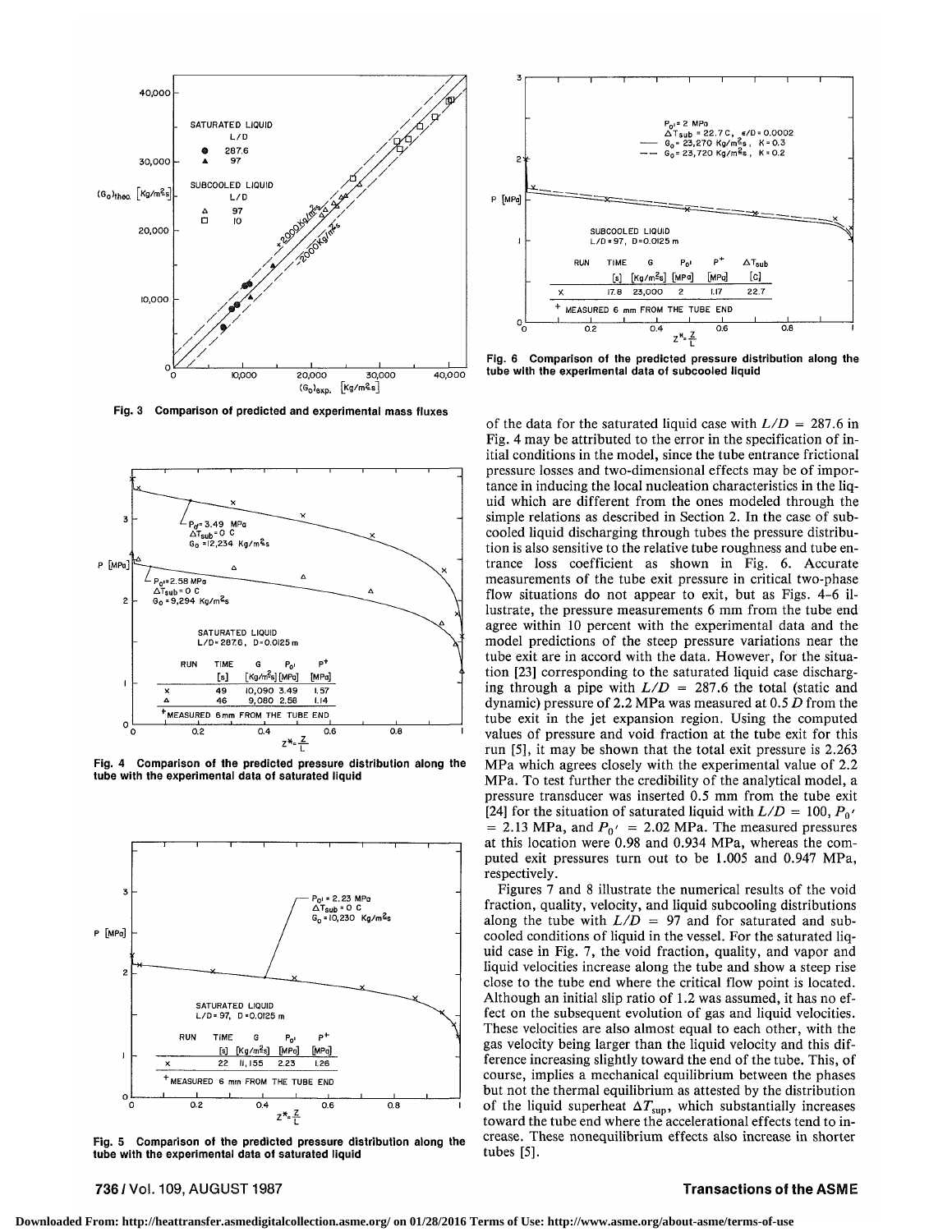

**Fig. 7 Numerical results for saturated liquid and LID = 97** 



**Fig. 8 Numerical results for subcooled liquid and LID = 97** 



**Fig. 9 Relationship between the critical mass flux, subcooling, stagnation pressure, and LID** 

For the case of subcooled liquid at the tube inlet in Fig. 8, the mechanical and thermal nonequilibrium is significantly increased over that for the saturated liquid situation in Fig. 7, and this increases even further with a decrease in the tube length [5].

The predicted critical two-phase flow results for steam-water are illustrated in Fig. 9 in a plot of critical mass flux versus the liquid subcooling in the vessel for varying stagnation pressures of liquid and tube length to diameter ratios. These results show that higher stagnation pressures, larger liquid subcoolings, and smaller *L/D* ratios produce larger critical mass fluxes.

# **4 Conclusions**

A two-phase flow model was developed for the analysis of critical flows in tubes. The model allows for the thermal and mechanical nonequilibrium between the phases and the resulting nonlinear differential equations were solved by a numerical procedure along the tube until the critical flow is achieved at the tube end. A computer program based on this model was also developed and the predictions of the model were tested with the experimental data of subcooled and saturated water discharging through short and long pipes. It is shown that the model gives very good predictions of the critical flow rates and pressure distributions along the tubes. The numerical results show that increasing the liquid subcooling and decreasing the tube length increases the mechanical and thermal nonequilibrium between the phases and that this nonequilibrium may be considerable close to the tube end. The degree of thermal and mechanical nonequilibrium of the two phases exiting from the tube may have a significant influence on the development of the two-phase flow expansion region on the outside of the tube, and a detailed critical flow modeling as presented in the paper is necessary for reliable prediction of such a flow expansion [25]. The comparison of analytical results of two-phase flow jet expansion with the experimental data in [25] also attests to the credibility of the presented critical flow model.

# **References**

1 Wallis, G. B., "Critical Two-Phase Flow," *International Journal of Multiphase Flow,* Vol. 6, 1980, pp. 97-112. 2 Saha, P., "A Review of Two-Phase Steam-Water Critical Flow Models

With Emphasis on Thermal Nonequilibrium," NUREG/CR/0417, BNL-NUREG-50907 Report, 1978.

3 Isbin, H. S., "Some Observations on the Status of Two-Phase Critical Flow Models," *International Journal of Multiphase Flow,* Vol. 6, 1980, pp. 131-138.

4 Richter, H. J., "Separated Two-Phase Flow Model: Application to Critical Two-Phase Flow," *International Journal of Multiphase Flow,* Vol. 9, 1983, pp. 511-530.

5 Dobran, F., "Discharge of Two-Phase Critical Flow Through Tubes," Stevens Institute of Technology Report ME-RT-84016, 1984.

6 Henry, R. E., and Fauske, H. K., "The Two-Phase Critical Flow of One Component Mixtures in Nozzles, Orifices and Tubes," ASME JOURNAL OF

HEAT TRANSFER, Vol. 93, 1971, pp. 179-187. 7 Giot, M., and Fritte, A., "Two-Phase Two- and One-Component Critical Flows With the Variable Slip Model," Prog. *Heat Mass Transfer,* Vol. 6, 1972, pp. 651-670.

8 Ardron, K. H., "A Two-Fluid Model for Critical Vapor-Liquid Flow," *International Journal of Multiphase Flow,* Vol. 4, 1978, pp. 323-337.

9 Lyczkowski, R. W., and McFadden, J. H., "Calculations of Nonequilibrium Discharge Flow," *Trans. Can. Society of Mechanical Engineers,*  Vol. 4, 1976, pp. 159-166.

10 Rivald, W. C., and Travis, J. R., "A Non-equilibrium Vapor Production Model for Critical Flow," *Nuclear Science Engineering,* Vol. 74, 1980, pp. 40-48.

11 Okazaki, N., "Theoretical Study for Accelerating Two-Phase Flow-I, Constant Area Flow," *Bulletin JSME,* Vol. 23, 1980, pp. 536-544.

12 Wallis, G. B., *One Dimensional Two-Phase Flow,* McGraw-Hill, New York, 1969.